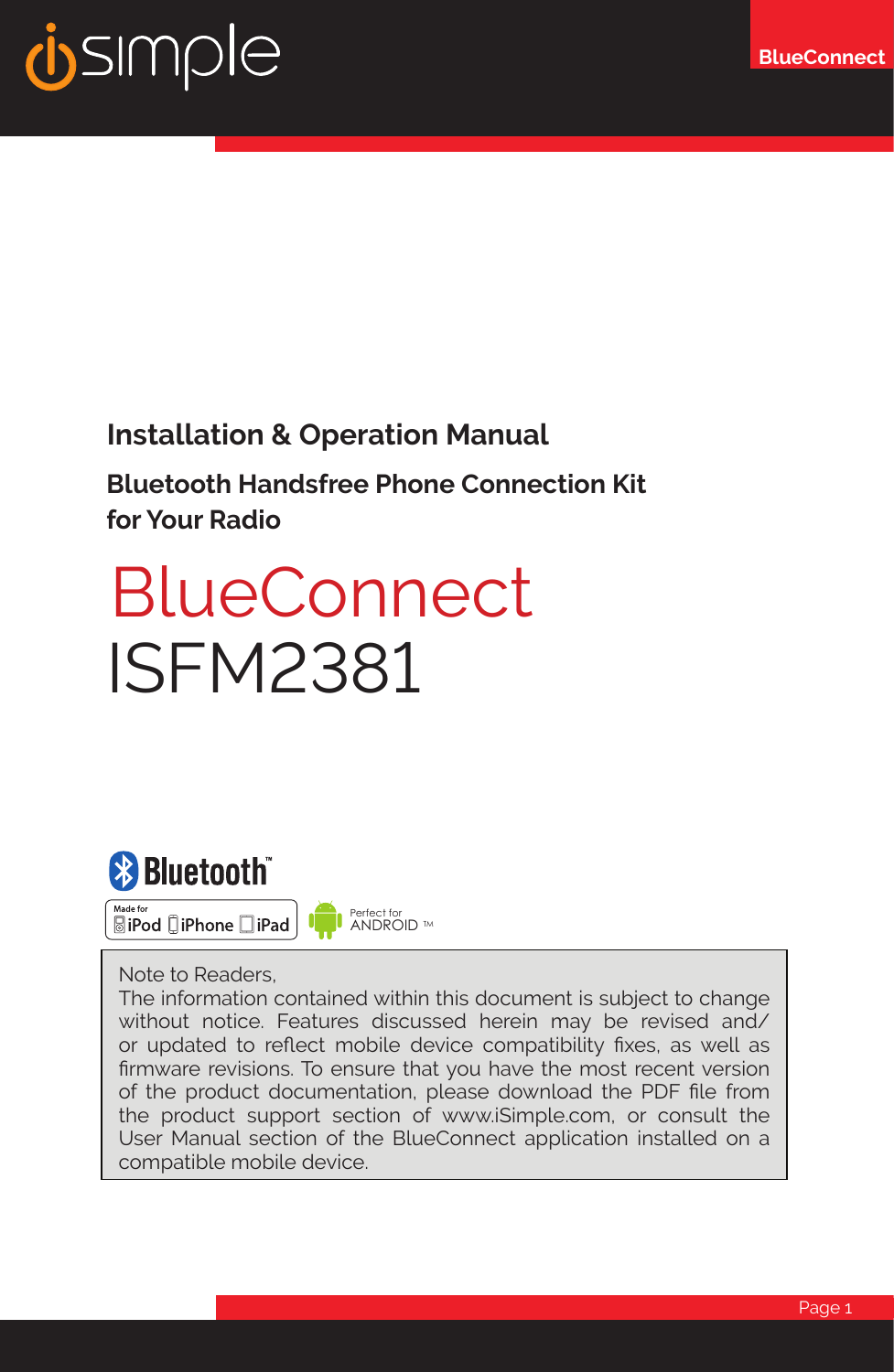

## **Installation Videos Available**

iSimple.com

## **Visit us on Facebook**

https://www.facebook.com/isimplesolutions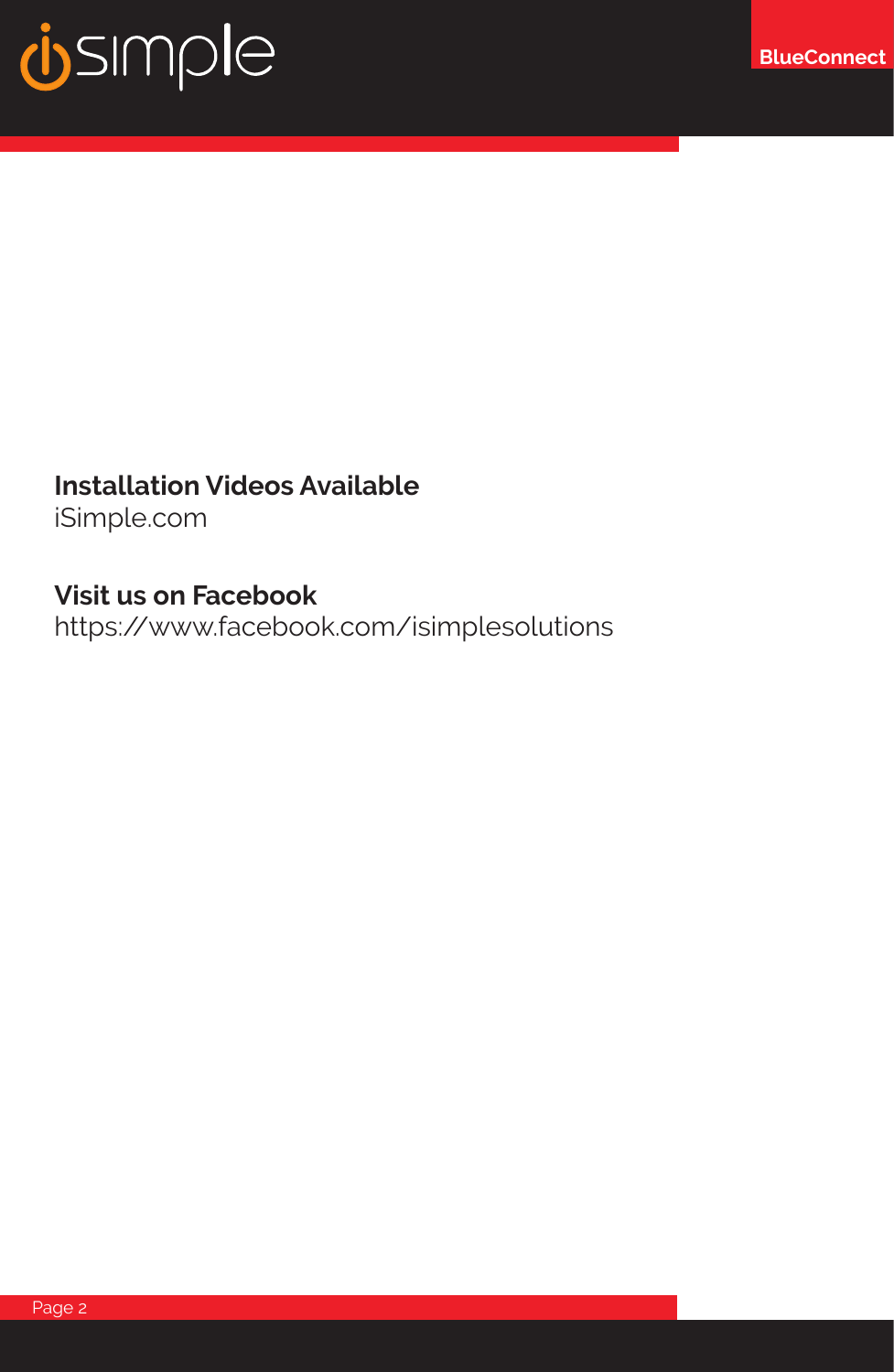# **j**simple

# **Table of Contents**

| 1. Introduction                                                      | 4           |
|----------------------------------------------------------------------|-------------|
| 2. Contents                                                          | 4           |
| 3. Installation                                                      | $4 - 5$     |
| I. Microphone                                                        | 4           |
| II. Control Button                                                   | 4           |
| III. Wiring                                                          | 4           |
| IV. DIP switch Configuration                                         | 5           |
| V. LED functions / meanings                                          | 6           |
| 4. Phone Setup<br>I. Bluetooth Pairing<br>II. Smartphone Application | 6<br>6<br>6 |
| 5. User Operation                                                    | 7           |
| 6. Troubleshooting                                                   | 8           |
| 7. Warranty Information                                              | 11          |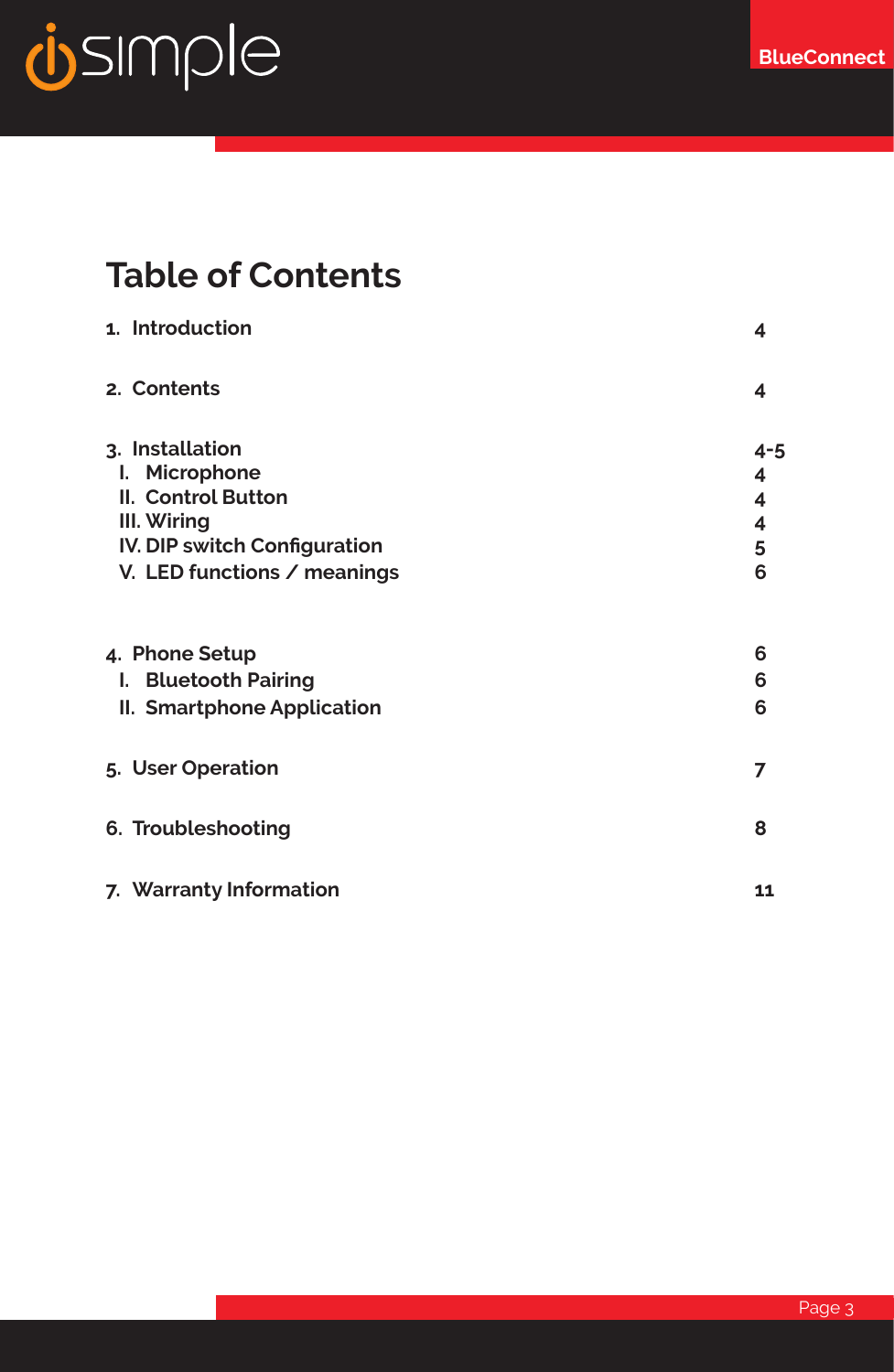# domizdi

# **1.Introduction**

Thank you for purchasing the iSimple ISFM2381 as your smartphone connection solution. BlueConnect uses a Bluetooth connection to provide increased safety and entertainment. Answer incoming calls or launch Siri or Google Assistant to access your smartphone's functions at the press of a button, without handling your phone. Enjoy your favorite music without the hassle of wires cluttering up your vehicle. ISFM2381 streams your music to your car's sound system wirelessly and provides easy playback control; including play and next track.

# **2.Contents**

- a. Radio Input Module
- b. Microphone
- c. Control Button
- d. Wiring Harness

# **3.Installation**

### **I. Microphone**

BlueConnect has a small microphone which will be used for your hands-free calling. Mount this microphone where it will have clear line-of-sight of the driver, and is not otherwise obstructed. Typically the best microphone performance is achieved with the microphone mounted high in the vehicle by the headliner, or sun visor. The microphone includes a clip so it can be slipped onto the sun visor or edge of the headliner.

### **II. Control Button**

A small control button is included with the ISFM2381 for controlling your smartphone's most common functions. This button should be mounted somewhere within easy reach of the driver. This button will be used to control your Smartphone, such as answer / end calls and change music tracks. Please keep in mind, the controller is designed to be a safety feature for the driver, therefore it should be easily accessible providing quick control and minimal distraction. The control button has different functions based on the "mode" of the BlueConnect. The controls for these modes are listed under section 5 User Operation.

## **III. Wiring**

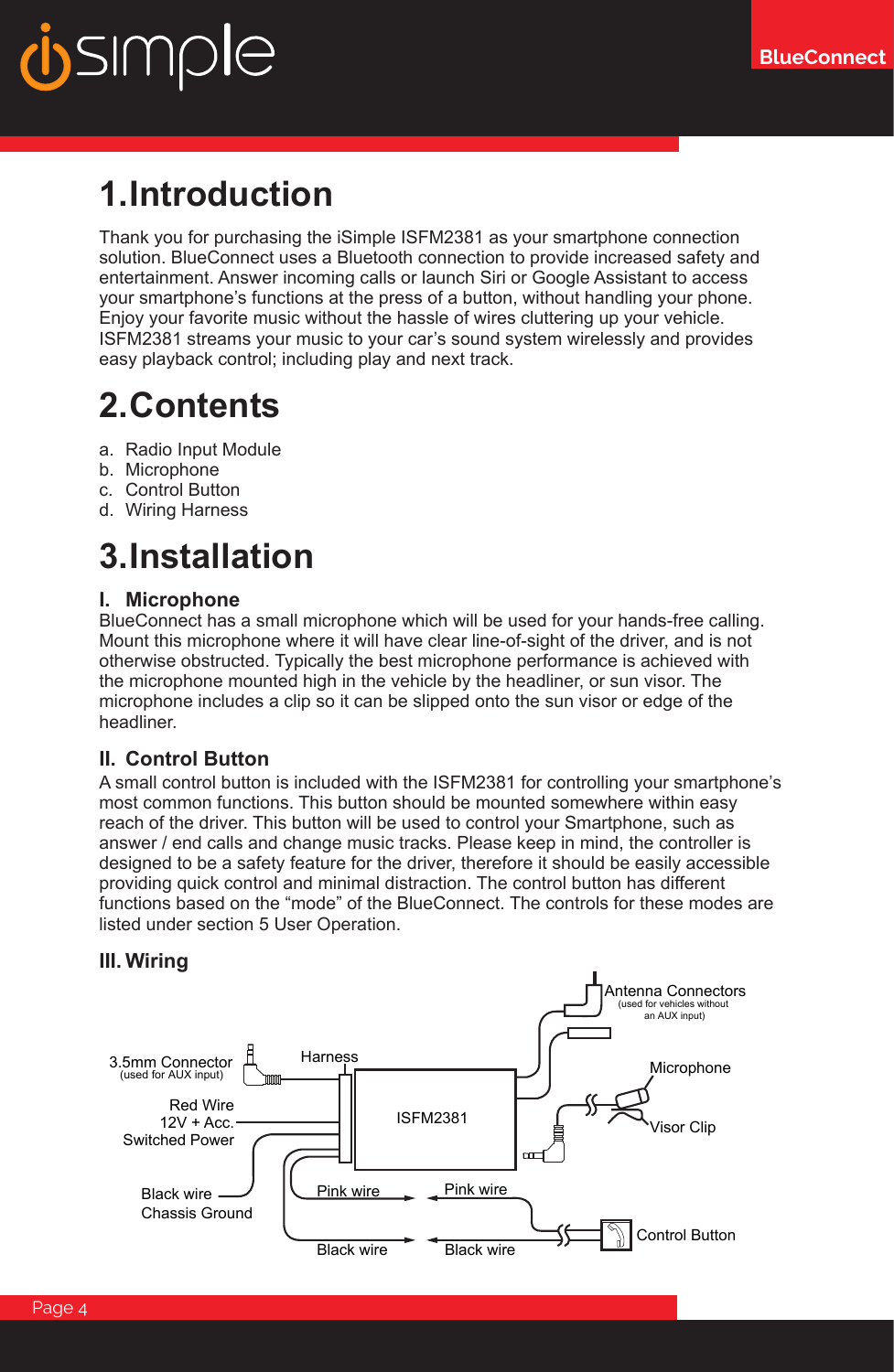# domple

Power connections:

- 1. Red wire Connect to 12V + ACC (switched power)
- 2. Black wire Connect to chassis GND

Control Button connections:

- 1. Pink wire Connect control button Pink wire to ISFM2381 Pink wire
- 2. Black wire Connect control button Black wire to the ISFM2381 Black wires

Microphone:

1. Microphone - Plug into side of ISFM2381 module

## **Vehicle with a 3.5mm Auxiliary audio input.**

The ISFM2381 is compatible with any vehicle with an auxiliary audio input. Simply use the connection method described below and select your radios AUX input source to enjoy your music or hear call ringtones and voice.

Audio connections:

- 1. 3.5mm connector Connect into your vehicle's aux input jack. **Select the aux input source on your radio to enjoy your music.**
- 2. Antenna connectors Do Not Use for this install option (insulate and DO NOT connect to anything for best performance)

## **Vehicles without a 3.5mm Auxiliary audio input**

Vehicles that do not have an aux input, the ISFM2381 is designed to connect to the back of your radio in-line with your vehicle's antenna. The BlueConnect disconnects the incoming antenna when in use, to deliver the cleanest possible audio from your phone. This routes your phone's calls and music to the FM station 98.1, or any radio station you choose, using the free BlueConnect application for your smartphone. Search iSimple BlueConnect in Apple APP Store or Google Play to download.

Audio connections:

- 1. Antenna connectors connect in-line with your antenna behind your radio. **Tune the radio to 98.1 FM to enjoy your music.**
- 2. 3.5mm connector Do Not Use for this install option (insulate and DO NOT connect to anything for best performance)

## **IV. DIP switch Configuration**

**Normal operation does not require any configuration of the DIP switches. All 4 DIP switches should be in the down position. Additional DIP switch configuration information is available at the end of the troubleshooting section of this manual.**



**Normal Operation**

**BlueConnect**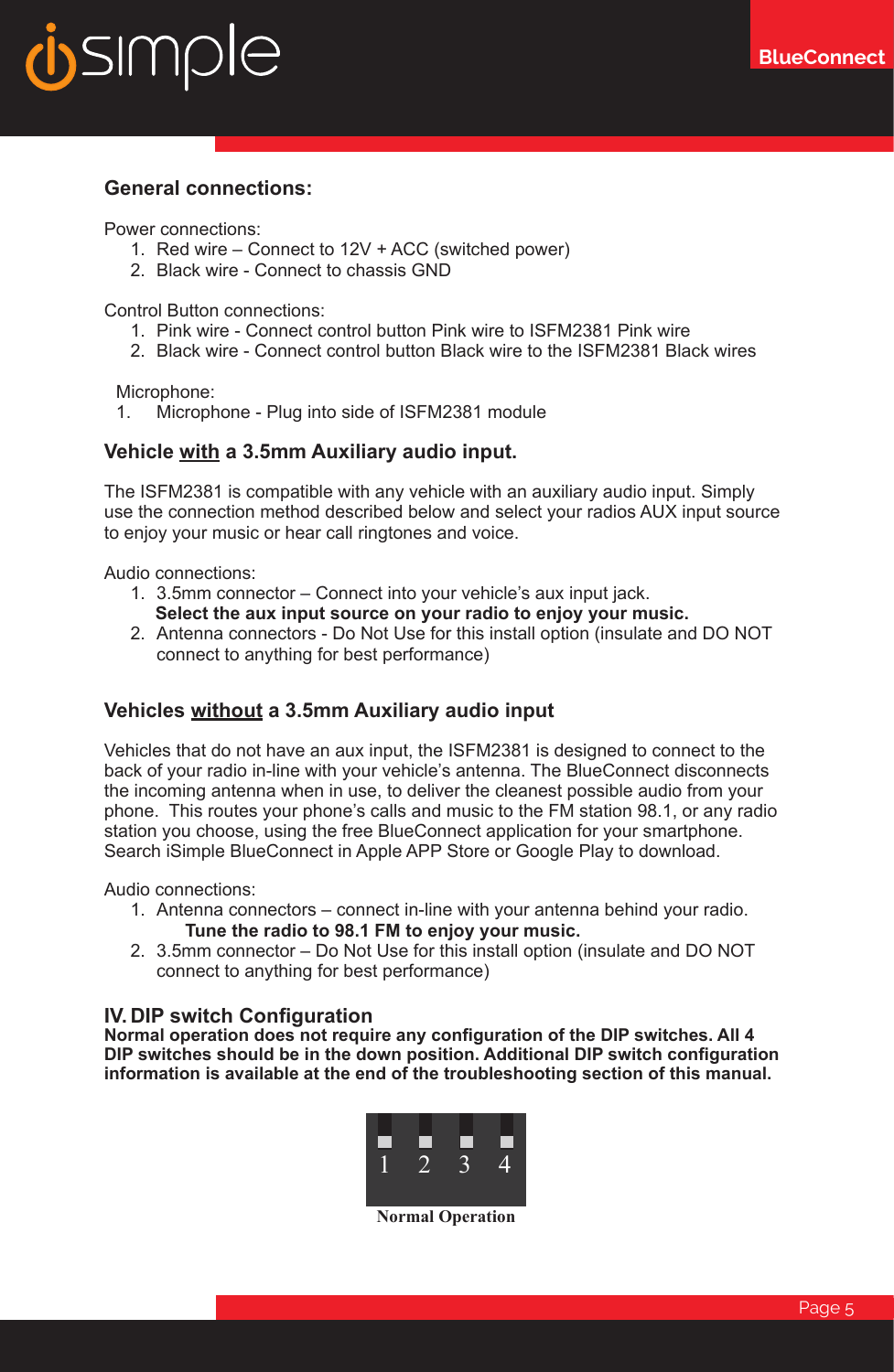# *js* mple

### **V. LED Info**

The ISFM2381 has a 3-color LED inside the module, which can be viewed through the hole on the rear of the metal housing. The Red, Green and Blue LED has several modes that provide feedback on the current status of the interface.

#### **Blinking Red:**

The module is trying to reconnect with a device in the paired devices list.

#### **Blinking Green 2X:**

The module is actively paired to a mobile device.

#### **Alternating Red and Green:**

The module is in Pairing / discoverable mode. Search Bluetooth devices from the phone, and select BlueConnect to pair.

#### **All LEDs off:**

Module is actively paired and connected to a Bluetooth device, and receiving streaming audio.

# **4.Phone Setup**

#### **I. Bluetooth Pairing**

- 1. To enter discoverable mode and pair a new phone, with no other phones connected, press and hold the control button for 2 seconds. The LED should start flashing Red and Green on the back of ISFM2381 module once in discoverable mode.
- 2. Access your smartphone's Bluetooth menu and search / scan for devices.
- 3. Select BlueConnect.

**Please note:** The ISFM2381 remembers the last 8 phones that were paired with it and sorts them in priority from most frequently used to least. When a 9th phone is paired, the least used phone will be bumped / removed.

#### **II. Smartphone Application**

BlueConnect has a smartphone application designed to provide access to additional settings and features. Download the App for free for your iPhone from the Apple App Store, or for your Android smartphone using Google Play.

The BlueConnect app will enable you to change the frequency used by the module to play back your streaming audio and phone calls through your vehicle. Additionally the App allows you to clear the list of paired devices from memory. This is useful at the point of installation.

# **5.User Operation**

The ISFM2381 will automatically reconnect with your paired phone when entering the vehicle. This ensures that your hands-free calls will be routed through the FM radio, or Aux input in your vehicle.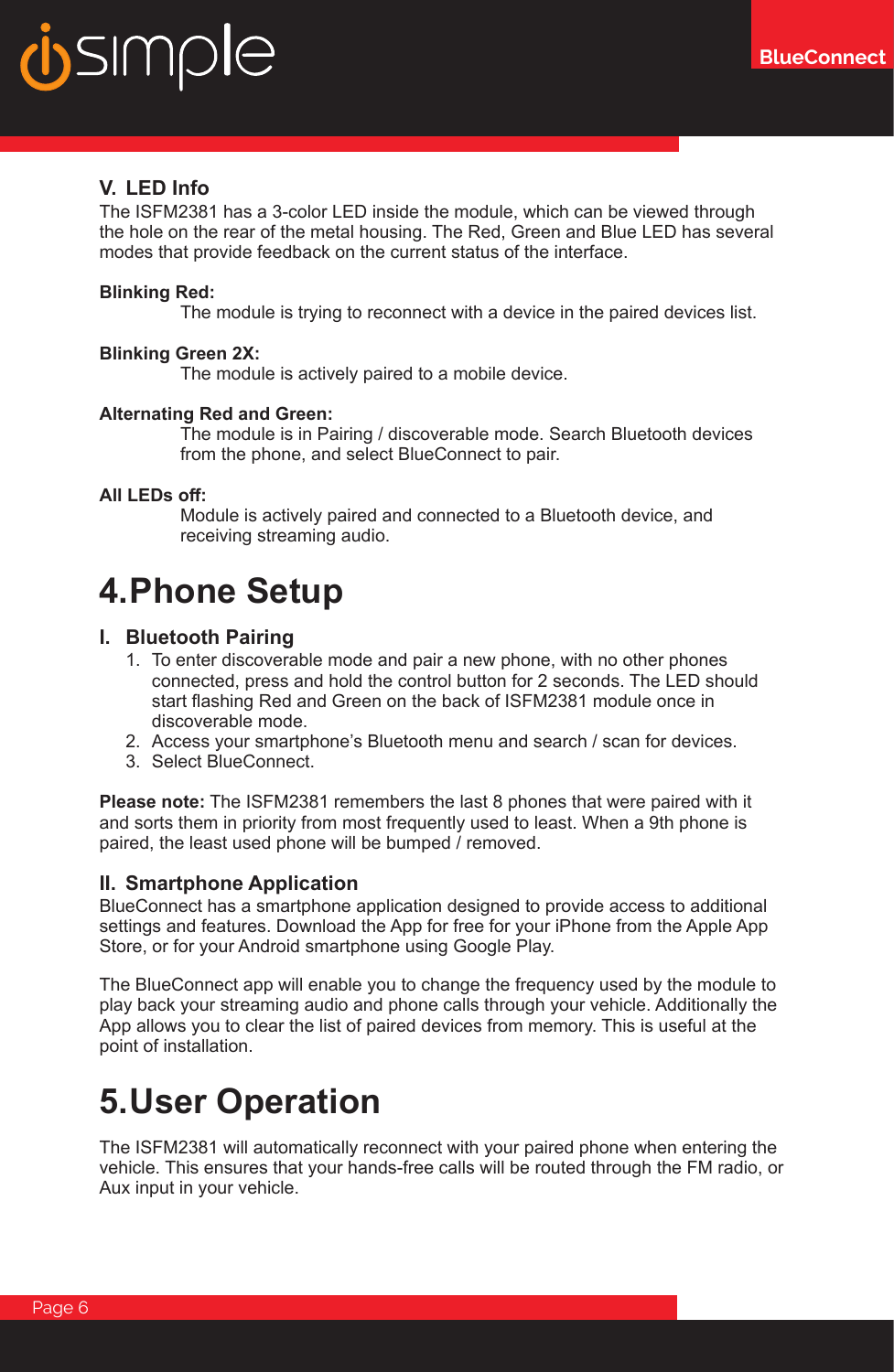# domizdo

In order to stream your music through the vehicle, you must first engage the ISFM2381 for music streaming. To do this, simply press and hold the control button for more than 4 seconds. A series of beeps will play through the FM frequency, or Aux source. Now begin playback on your smartphone by tapping the control button if a music app is already running, otherwise, launch your music app and press play on the app and the audio will play through the vehicle.

If you would like to listen to the regular FM station, simply disengage the ISFM2381 by pressing and holding the control button for more than 4 seconds. Note, when "disengaged" the ISFM2381 is still connected to your Bluetooth device for hands free calling.

|                                                                                                                             | <b>PAIR YOUR FIRST</b><br><b>PHONE</b> (new<br><b>BlueConnect or</b><br>after reset) | <b>PAIR</b><br><b>ADDITIONAL</b><br><b>PHONES</b> | <b>INCOMING CALL</b><br>(phone ringing) | <b>DURING CALL</b>                   | <b>STREAMING</b><br><b>MUSIC</b>                   |
|-----------------------------------------------------------------------------------------------------------------------------|--------------------------------------------------------------------------------------|---------------------------------------------------|-----------------------------------------|--------------------------------------|----------------------------------------------------|
| <b>KEY ON. NO BUTTON PRESS</b>                                                                                              | Discoverable<br>(pairing) Mode                                                       |                                                   |                                         |                                      |                                                    |
| <b>TAP BUTTON</b>                                                                                                           |                                                                                      |                                                   | Answer Call                             | <b>End Call</b>                      | Next Track or Play<br>(if music app is<br>running) |
| <b>2 TO 4 SECOND BUTTON</b><br><b>PRESS</b>                                                                                 |                                                                                      | Discoverable<br>(pairing)                         | <b>Reject Call</b>                      | Toggle privacy /<br>hands-free mode* | Launch VR                                          |
| <b>LONGER THAN 4 SECOND</b><br><b>BUTTON PRESS</b>                                                                          |                                                                                      |                                                   |                                         |                                      | Disengage/Engage<br><b>BlueConnect</b>             |
| *Privacy / hands-free mode: switches from hands-free operation to handset operation to enable a private conversation in the |                                                                                      |                                                   |                                         |                                      |                                                    |

## **Modes and Control Button Operation**

presence of others. Bluetooth connection with phone is uninterrupted.

## **Phone Calls**

### **Incoming call mode (phone ringing)**

- 1. Single Press **Answer**
- 2. Press and hold (More than 2 seconds, less than 4 seconds) Reject call

### **During Call mode**

- 1. Single Press
- End call
- 2. Press and hold (More than 2 seconds, less than 4 seconds) Toggle Privacy / Hands-free mode

## **Streaming Music**

- 1. Single Press
	- Next track
- 2. Press and Hold (More than 2 seconds, less than 4 seconds) Launch VR
- 3. Press and Hold (more than 4 seconds) Disengage ISFM2381 (listen to FM radio)

### **Discoverable mode (to pair a new Bluetooth device)**

1. With no other phones connected, press and hold the control button for 2 seconds then release to enter discoverable mode and pair a new phone. The LED will begin flashing Red and Green on back of ISFM2381 module once in discoverable mode.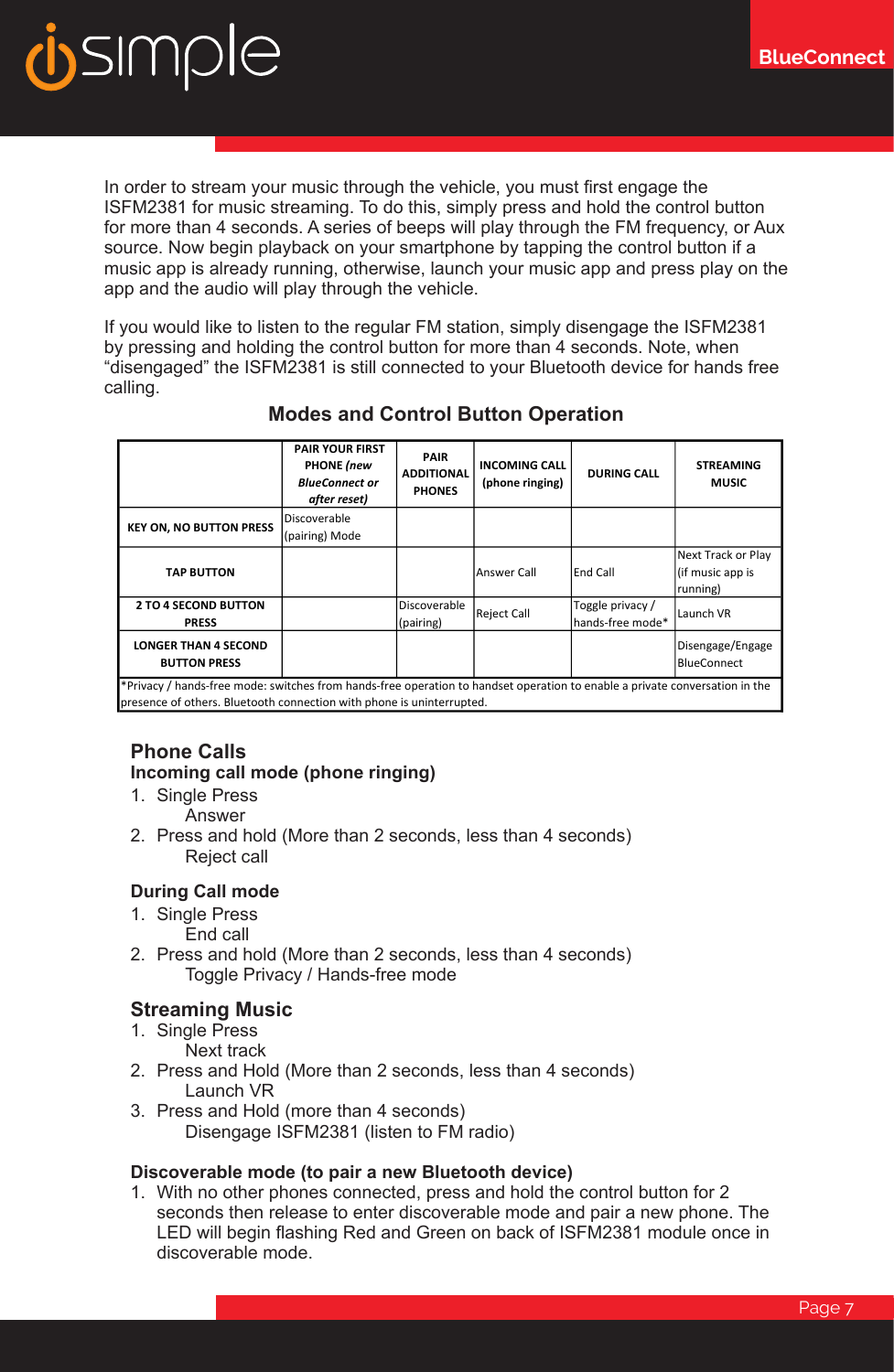# *SIMple*

# **6.Troubleshooting**

#### **Issue: No audio from the phone through the car.**

Resolution:

Press and hold the Control button for more than 4 seconds to engage the ISFM2381 for music streaming.

Check for secure connections to the radio, antennas, or 3.5mm.

Check that the radio is on the correct FM station (vehicles without an AUX input).

Check that the radio is on the Aux source (vehicles with an AUX input).

Check that the phone is playing audio via the Bluetooth output.

Check the volume of the phone, and increase as necessary.

#### **Issue: BlueConnect does not show in my available Bluetooth devices list** Resolution:

Check that the ISFM2381 has been connected to Accessory 12V + switched power, (not constant power).

Check that the Black wire is connected to chassis ground.

Verify that the control button has been properly connected, according to section 3.

Press and hold the control button for 2 to 4 seconds to enter pairing mode. **NOTE:** If BlueConnect is not showing in available devices list but is showing in paired devices simply select BlueConnect to reconnect.

### **Issue: I cannot pair my phone to the BlueConnect**

Resolution:

Verify that no previously paired devices are within Bluetooth range. Turn off Bluetooth on any previously paired device, before trying to pair a new smartphone.

#### **Issue: I cannot hear any actual FM stations**

Resolution:

Press and hold the Control Button for more than 4 seconds to disengage the ISFM2381

#### **Issue: Audio playback from phone is distorted or low compared to other sources**

Resolution:

Adjust the volume on the smartphone while playing music.

#### **Issue: Person on the other end cannot hear my voice during phone calls** Resolution:

Verify that the microphone is securely connected to the ISFM2381. Verify the location of the microphone is unobstructed.

### **Issue: Control button does not function**

Resolution:

Verify that both the Pink and Black wires from the button are properly connected to the Pink and Black wires from the BlueConnect. Reference section 3 for Installation information.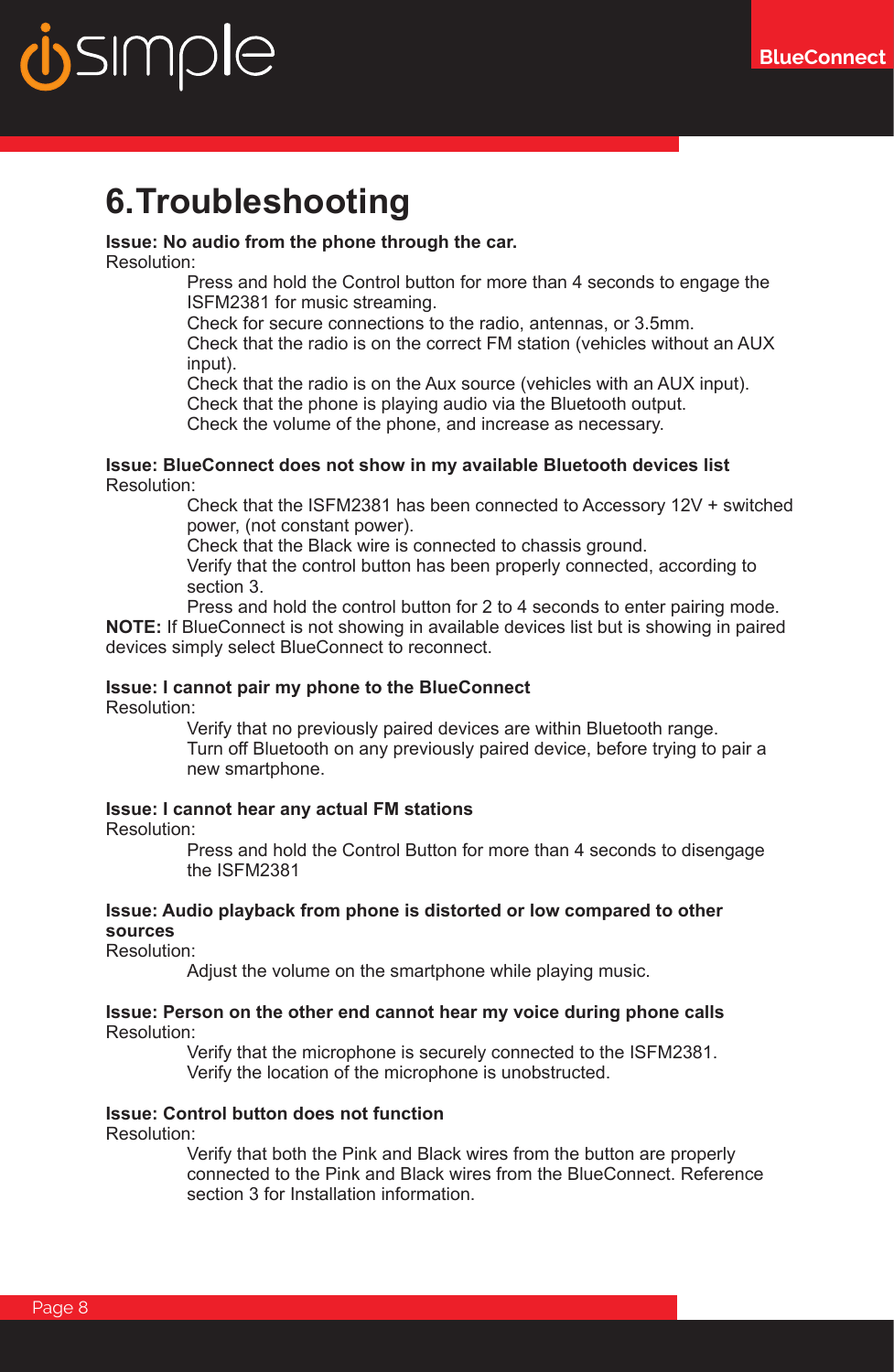# **j**simple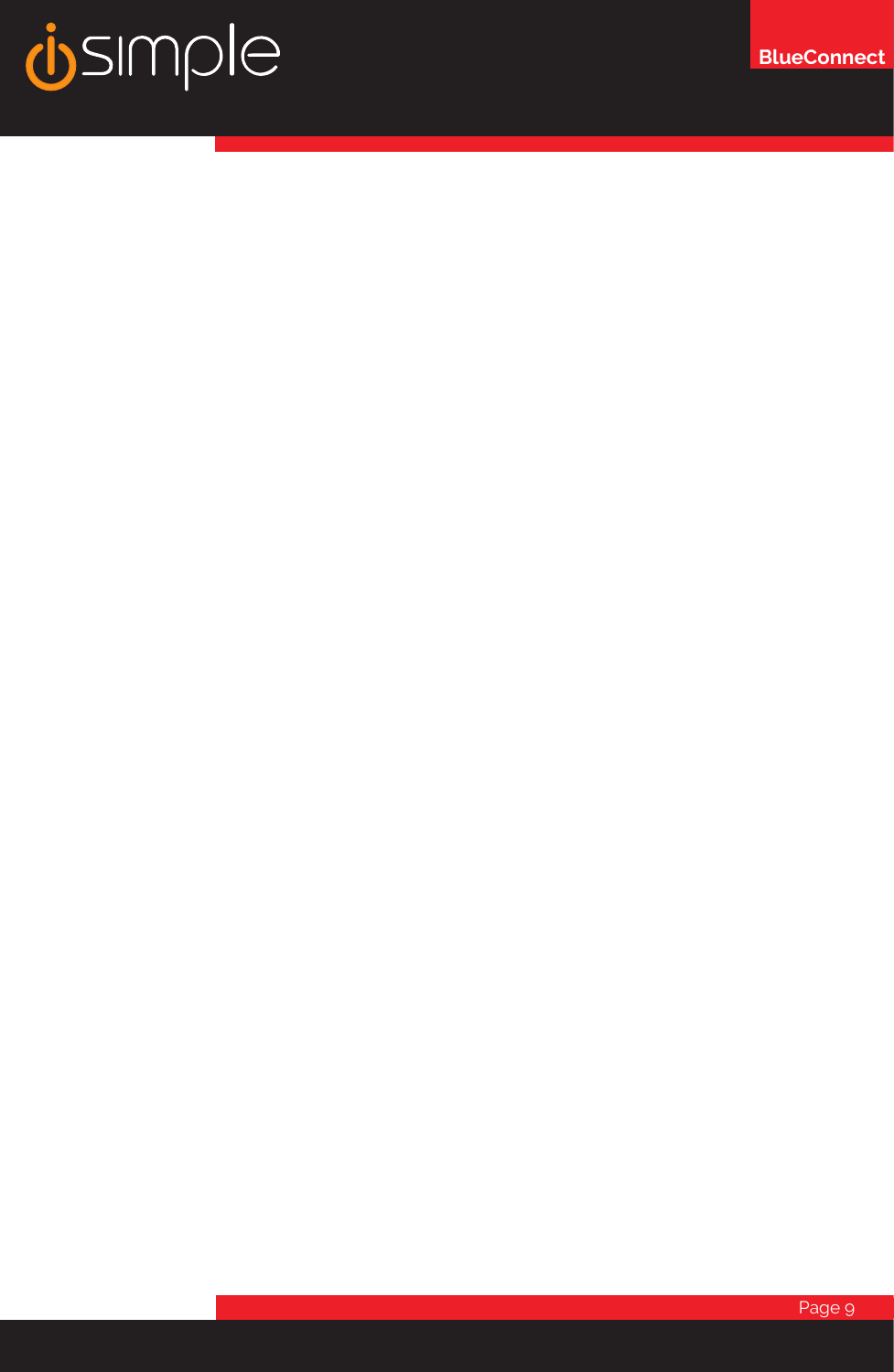## Made for **SiPod** DiPhone DiPad

"Made for iPod," "Made for iPhone," and "Made for iPad" mean that an electronic accessory has been designed to connect specifically to iPod, iPhone, or iPad, respectively, and has been certified by the developer to meet Apple performance standards. Apple is not responsible for the operation of this device or its compliance with safety and regulatory standards. Please note that the use of this accessory with iPod, iPhone, or iPad may affect wireless performance.

iPad, iPhone, iPod, and iPod touch are trademarks of Apple Inc., registered in the U.S. and other countries. Lightning is a trademark of Apple Inc.

The Bluetooth ® word mark and logos are registered trademarks owned by Bluetooth SIG, Inc. and any use of such marks by AAMP Global is under license.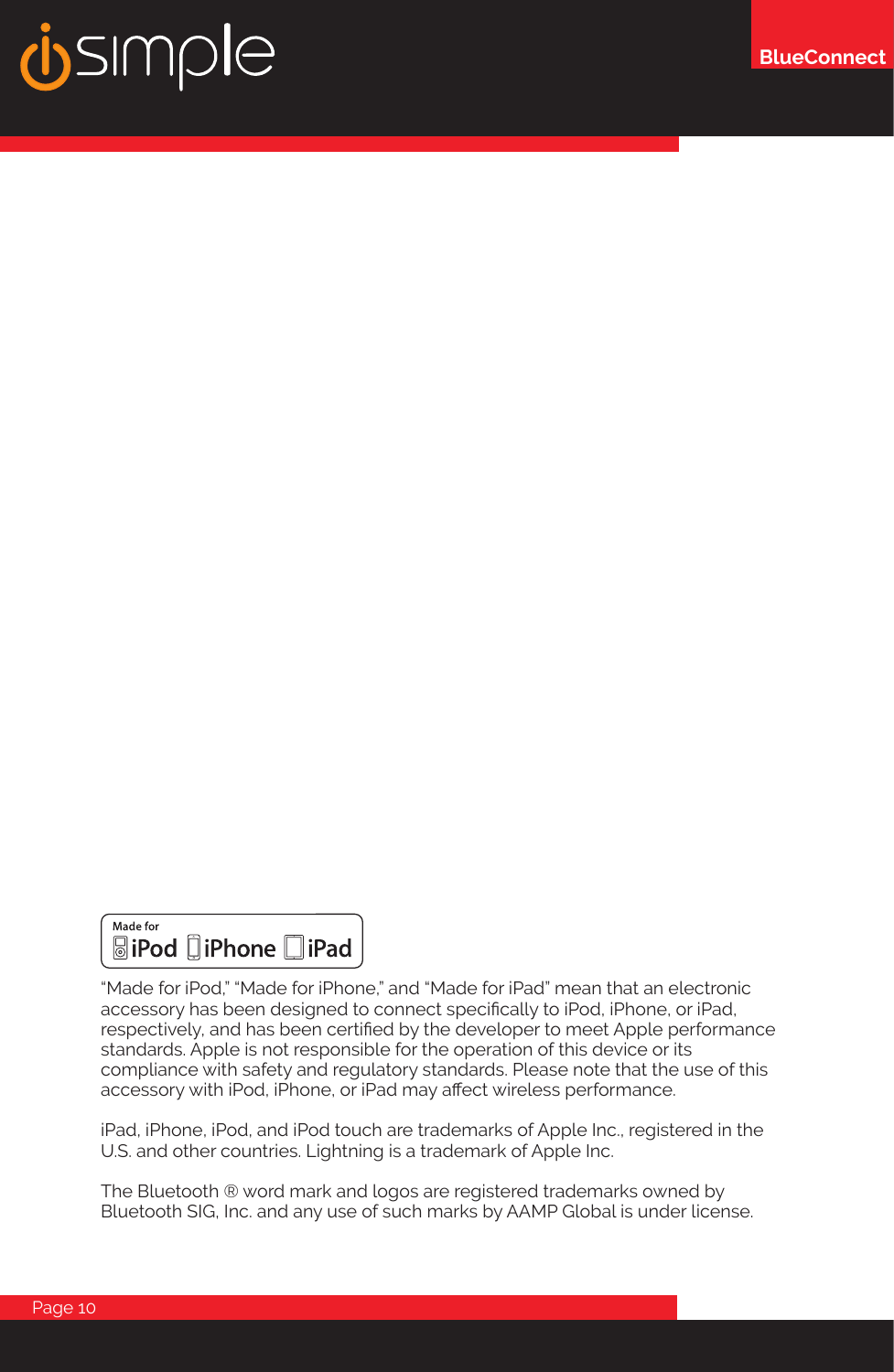# **7. Warranty Information**

### **One Year Limited Warranty**

The quality controls used in the manufacture of this product will ensure your satisfaction. This warranty applies only to the original purchaser of this product from an authorized iSimple ® dealer. This warranty covers any supplied or manufactured parts of this product that, upon inspection by iSimple ® authorized personnel, is found to have failed in normal use due to defects in material or workmanship. This warranty does not apply to installation expenses. Attempting to service or modify this unit, operating this unit under conditions other than the recommended voltage will render this WARRANTY VOID.

Unless otherwise prescribed by law, iSimple ® shall not be liable for any personal injury, property damage and or any incidental or consequential damages of any kind (including water damage) resulting from malfunctions, defects, misuse, improper installation or alteration of this product. All parts of this iSimple ® product are guaranteed for a period of 1 year as follows:

Within the first 12 months from date of purchase, subject to the conditions above, iSimple ® will repair or replace the product at our discretion, if it is defective in material or workmanship providing it is returned to an Authorized iSimple ' dealer, with PROOF OF PURCHASE from an authorized iSimple ® dealer.

#### **Warning:**

This equipment may be reset by unintentional electrostatic discharge during operation. Exposure to direct sunlight or extreme heat may cause damage or malfunction.

FCC Class B Radio Frequency Interference Statement

This equipment has been tested and found to comply with the limits for a Class B digital device, pursuant to Part 15 of FCC rules. These limits are designed to provide reasonable protection against harmful interference in a residential installation. This equipment generates, uses, and can radiate radio frequency energy and, if not installed and used in accordance with the instructions, may cause harmful interference to radio communications.

However, there is no guarantee that interference will not occur in a particular installation. If this equipment does cause harmful interference to radio or television reception, which can be determined by turning the equipment off and on, the user is encouraged to try to correct the interference by one or more of the following measures:

- 1. Re-orientate or relocate the receiving antenna.
- 2. Increase the separation between the equipment and receiver.
- 3. Connect the equipment into an outlet on a circuit different from that of which the receiver is connected.
- 4. Consult the dealer or an experienced radio / television technical for help.

Notice: The changes or modifications not expressly approved by the party responsible compliance could void the user authority to operate the equipment.